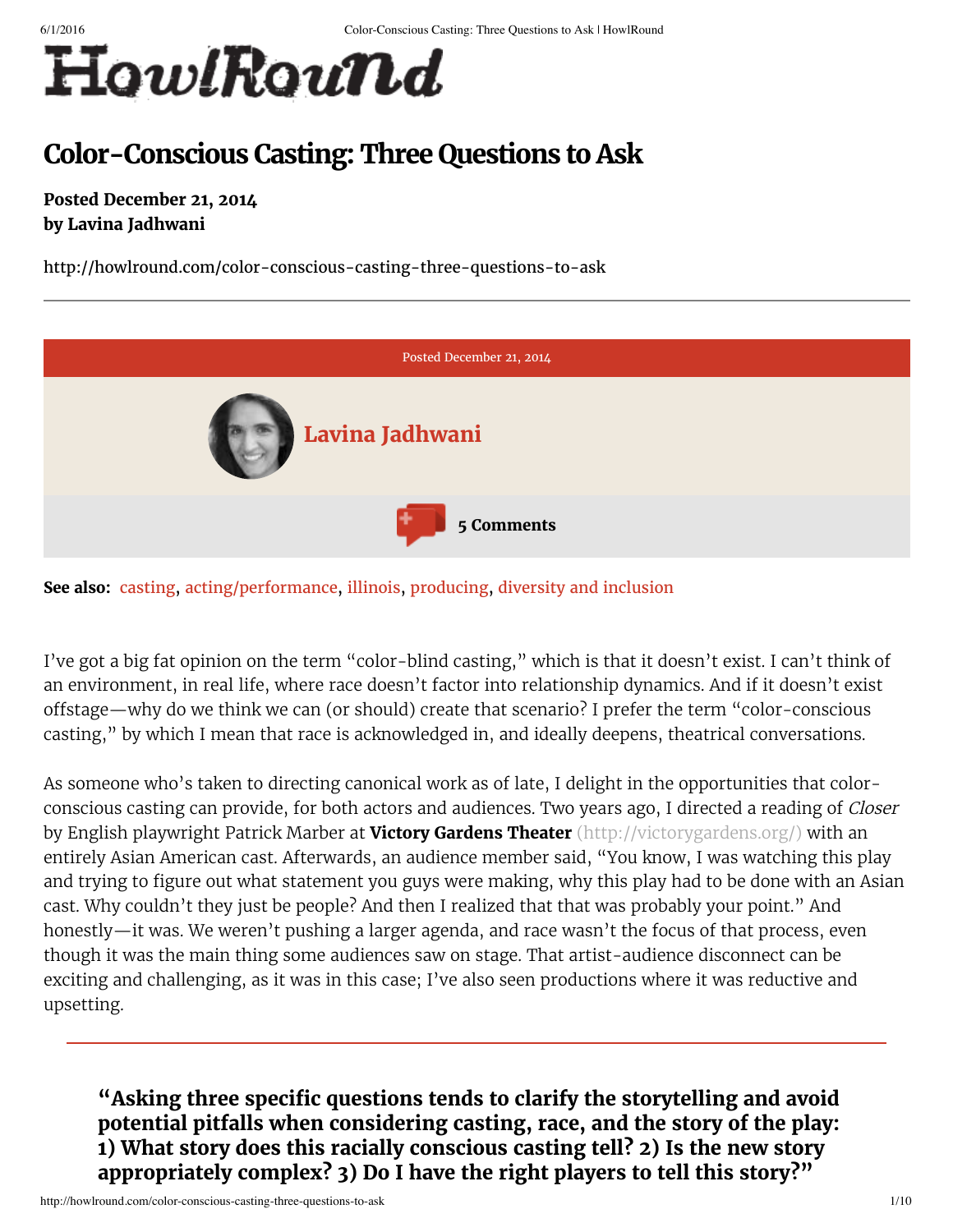As a professional director, I've helmed two Shakespeare productions with color-conscious casts in the last year. First, I directed a Bollywood take on Much Ado About Nothing for the South Asian focused **Rasaka Theatre Company** [\(http://www.rasakatheatre.com/9.html\)](http://www.rasakatheatre.com/9.html) , featuring a South Asian Beatrice opposite a white Benedick; and most recently, a prohibition era, gangster Chicago setting of **Hamlet** [\(http://oakparkfestival.com/production-archives/hamlet/\)](http://oakparkfestival.com/production-archives/hamlet/) with a white Hamlet and a black Horatio. Currently, I'm in pre-production for my thesis production at **The Theatre School at DePaul University** [\(http://theatre.depaul.edu/Pages/default.aspx\)](http://theatre.depaul.edu/Pages/default.aspx) with John Webster's The Duchess of Malfi, a Jacobean drama about the widowed Duchess and her two brothers, Ferdinand and the Cardinal, who seek to prevent her from remarrying the man she loves and plot to kill her. My designers and I decided to set the play in the New South Era (about fifteen to twenty years after the end of the Civil War). This most recent venture is the most racially complex resetting of a canonical play I've tackled to date, and—particularly in an academic environment—I've had a lot of candid conversations about casting, race, and how that will change (and potentially override) the story of the play.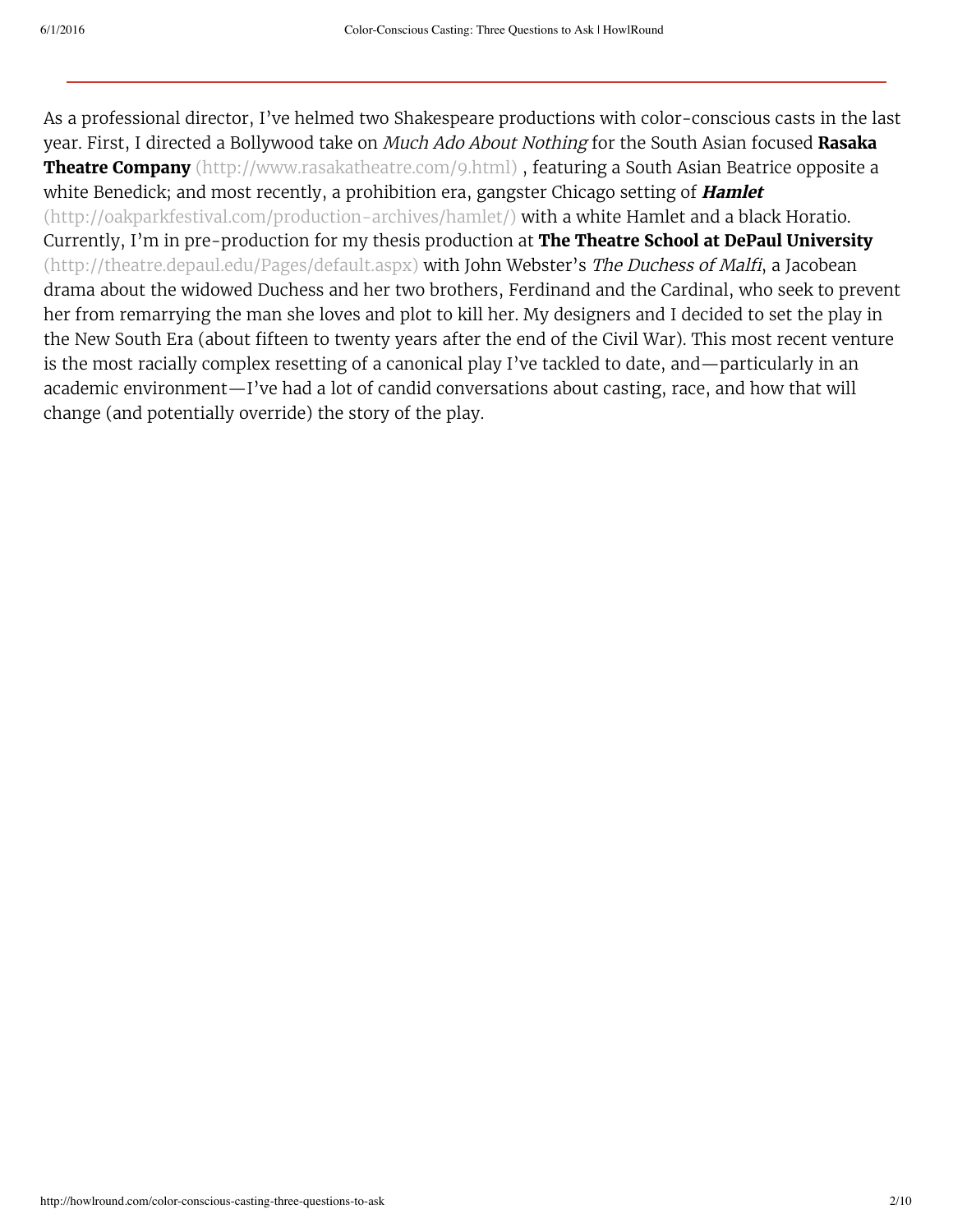

Hamlet; featuring Michael Pogue, Michael McKeogh and Luke Daigle (left to right). Photo by Michael Brosilow.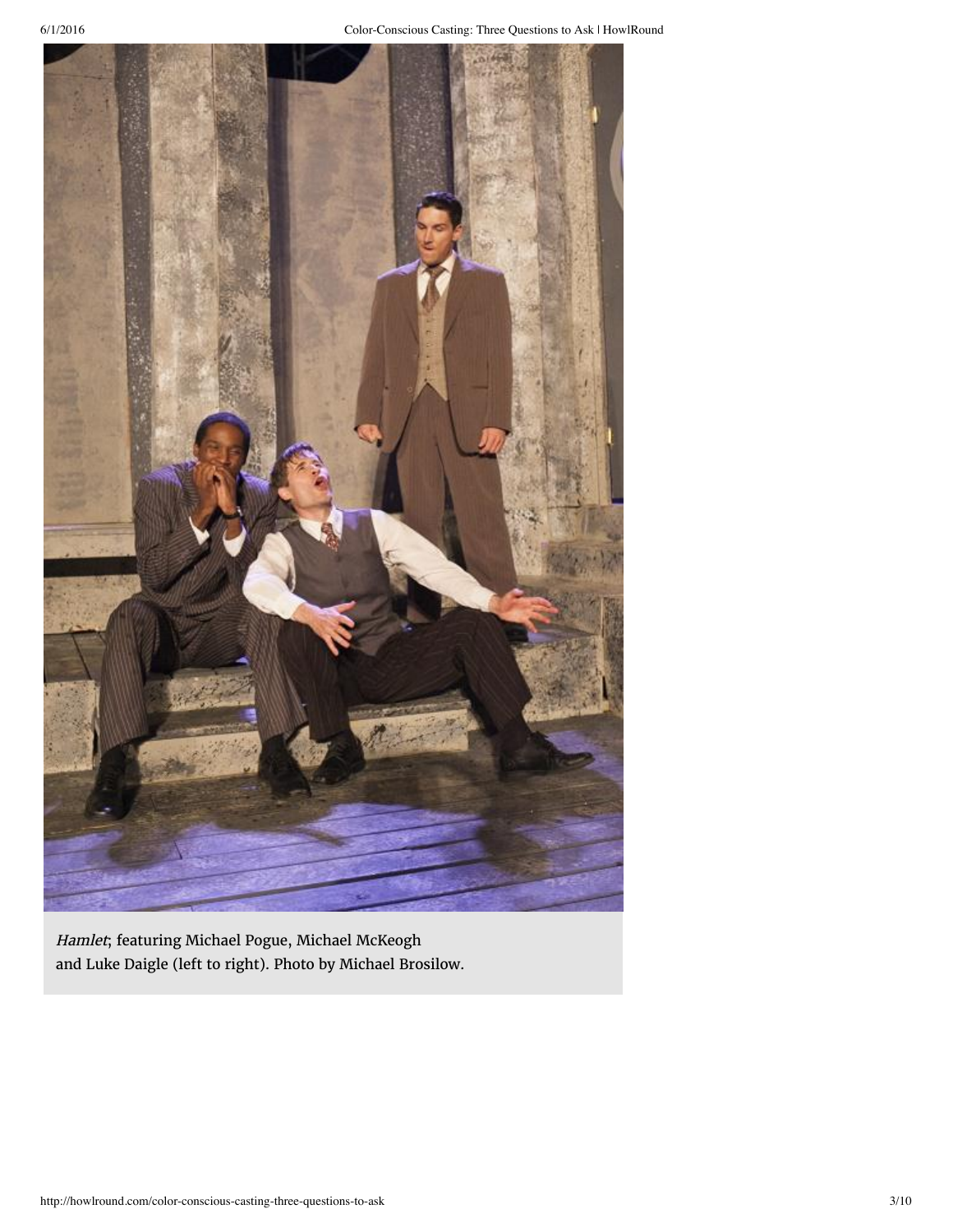6/1/2016 Color-Conscious Casting: Three Questions to Ask | HowlRound



Much Ado About Nothing. Photo by Tyler Core.



Much Ado About Nothing with Owais Ahmed, Scot West, and Gustavo Obregon. Photo by Tyler Core.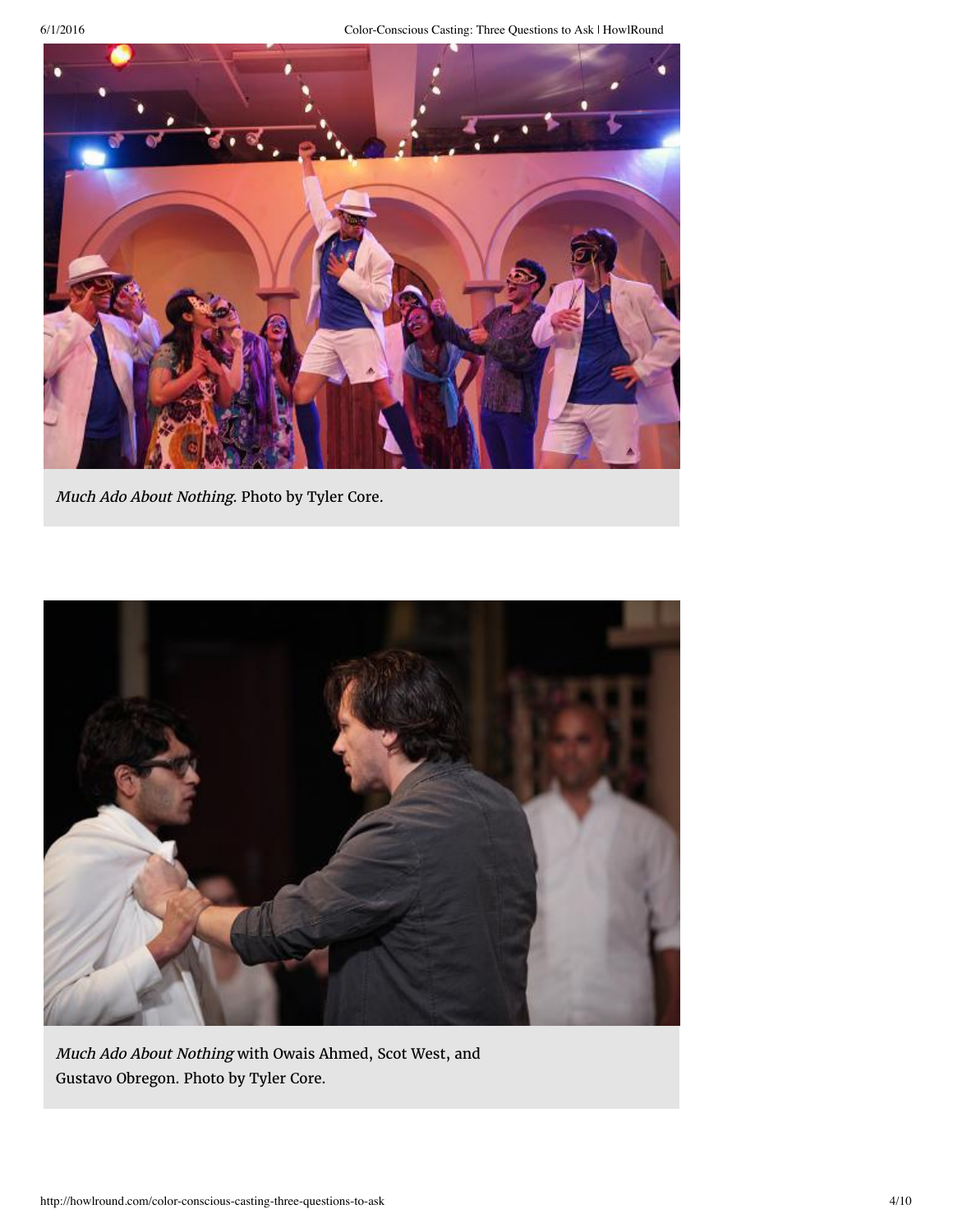

Much Ado About Nothing. Photo by Tyler Core.

While I'm always happy to have those conversations before, during, and after the production process, I've noticed that asking three specific questions tends to clarify the storytelling and avoid potential pitfalls. They are 1) What story does this racially conscious casting tell? 2) Is the new story appropriately complex? 3) Do I have the right players to tell this story? We have to ask these questions of our entire collaborative team, early and often. For The Duchess of Malfi, the process went as follows:

#### **1. What story does this casting tell? Is it clear and supported by the text?**

At our first production meeting on September 7, we began by talking about story and style. I talked about the play's themes of power (and abuse of it) and compared it to blockbuster "takedown" movies like **Tarantino's Inglorious Basterds** [\(http://www.imdb.com/title/tt0361748/\)](http://www.imdb.com/title/tt0361748/) . We then brainstormed a list of sources of power and privilege in traditional, hierarchical societies. The list included gender, race, money, political or religious office, information/spying, sexuality, reputation, and bloodlines. I pointed out that the play, as written, already depicts characters abusing all of those types of privilege, except racial. Setting our production in the post-Civil War South adds that aspect to the play's mix in a major way—a decision we felt was only fitting.

Given the racially charged time period we'd landed on, I told my team that we would have to have a frank conversation about the casting of this project. We started with an exercise first introduced to me by Dick Block at **Carnegie Mellon University** [\(http://drama.cmu.edu/\)](http://drama.cmu.edu/) . We listed all of the characters in my cut on a dry erase board and brainstormed who might play those roles in the "dream" version—based on Hollywood or Broadway actors, Chicago folk, other people we might know or have seen perform. The exercise is designed to get us talking about what qualities the characters have, without getting bogged down by the format of traditional casting breakdowns.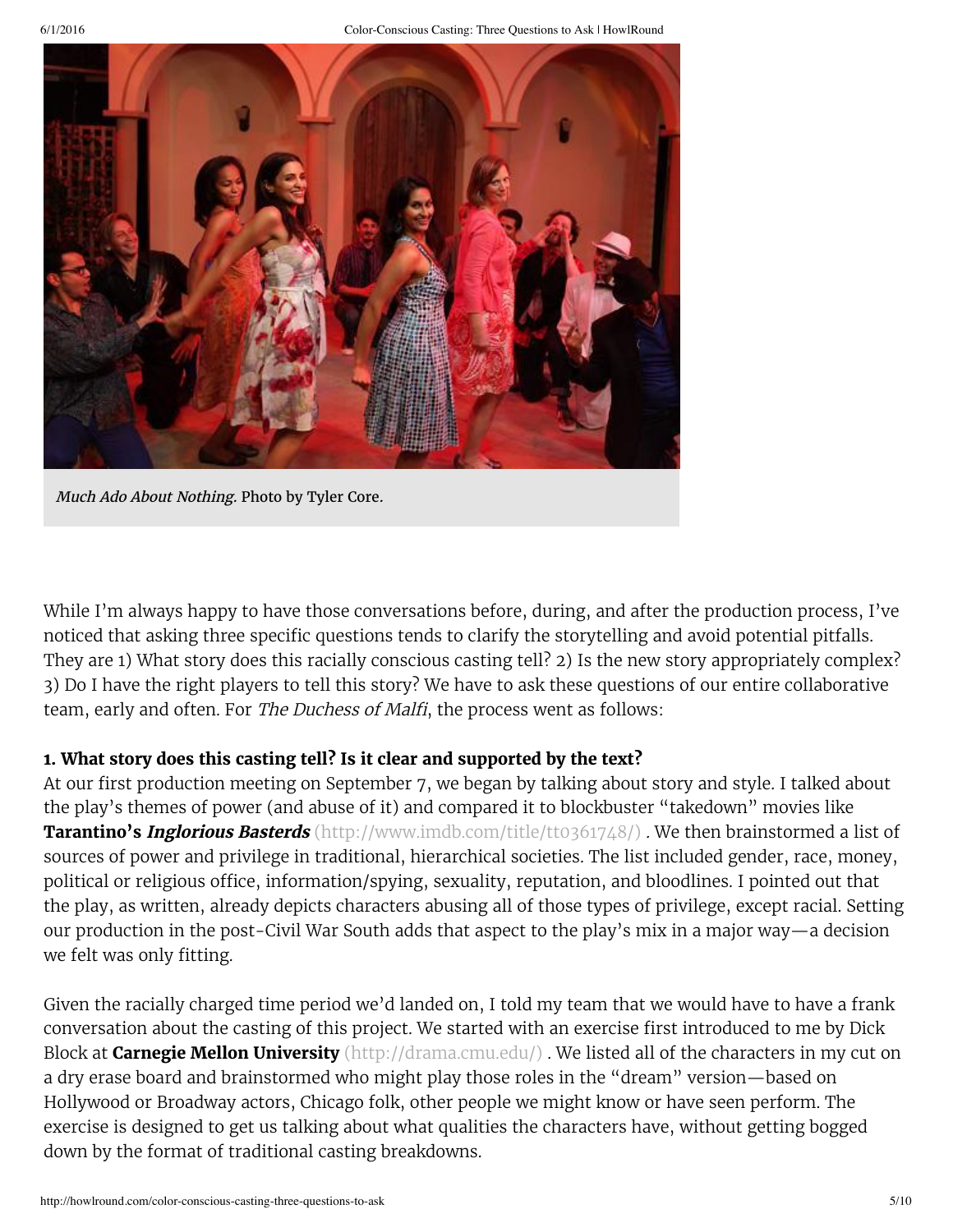I told them to ignore gender and race for the time being. Surprisingly, the first two "dream" actors to play Ferdinand, the Duchess's possessive and lust-ridden brother, were women—Sarah Michelle Gellar and Glenn Close.

I then asked the team, "OK, given what we know about the power dynamics of this time period, what decisions have to be made in the casting of this play?" The dramaturg proposed that the characters with most power—the Duchess, Ferdinand, and their brother the Cardinal—needed to be white. The room agreed. If we're looking to tell the story of a takedown, we need to tell a clear story about who's at the top of the food chain, and in this case it simply had to be a white, male-dominated family.

#### **2. Is this story appropriately complex?**

Having made those three decisions (out of a cast of eleven in total), I then said, "OK, we know who needs to be white. Are there any roles we know must be played by actors of color?" My lighting designer offered up her instinctual response—Antonio, Julia, and Bosola should all be played by African American actors.

I was hesitant about the choice of casting a black actor as Antonio, the Duchess's secret husband. Does the idea of a mixed race hidden marriage seem a cliché in this setting, I wondered? Does it then make the play all about race? The dramaturg's faculty advisor, Ernie Nolan, asked me, "What about the Duchess? Does it reduce her sexual power? Oversimplify the love story?" On the other hand, I felt the choice was 110 percent supported by the text, in which the Duchess's brothers lament the possibility of her corrupting their bloodline: "Shall our blood / The royal bold of Aragon and Castile / Be thus attainted?" (Act II, Scene V, lines 22–24);

and Antonio is warned against behaving like a social climber: "Oh, sir, you are lord of the ascendant, chief man with the Duchess... what of this? Search the heads of the greatest rivers in the world, you shall find them but bubbles of water. Some would think the souls of princes were brought forth by some more weighty cause, than those of meaner persons; they are deceiv'd..." (Act II, Scene I, lines 99–107). Those are givens in the text that the updated setting supports.

I paused this conversation to talk about the other characters. What about Antonio's best friend Delio? "Where does he fall on the spectrum?" I asked. When the team proposed that a white actor play that role, something clicked for me. "If we have two positive mixed race relationships in the room—one sexual, one platonic—that's an interesting story," I thought. "That makes things much more complex."

We shifted our focus to the Cardinal's mistress, Julia. "What I like about putting a nonwhite actress in this role is that it makes the Cardinal totally hypocritical," I said. Nolan pointed out a potential problem—we then have two actors of color in the role of "lust objects" for the white Duchess and Cardinal. I felt my heart drop—I don't like that story, I thought. Then I realized, but of all of the characters, the Duchess is the one who's the most lusted after (and by her own brother, of all people). The world is filled with desire of all kinds—including the clandestine and incestual. That's in the text.

I think we sometimes back off of bold casting choices for fear of telling a reductive and/or oversimplified story. As a South Asian American, I've often felt frustrated by the lack of my community's stories on stage; what's even more frustrating is feeling that, when that story is being told, it relies on stereotypes or caricatures as opposed to challenging those mainstream perceptions. Through my conversations about The Duchess of Malfi, what I've realized is that color-conscious casting choices don't become reductive if we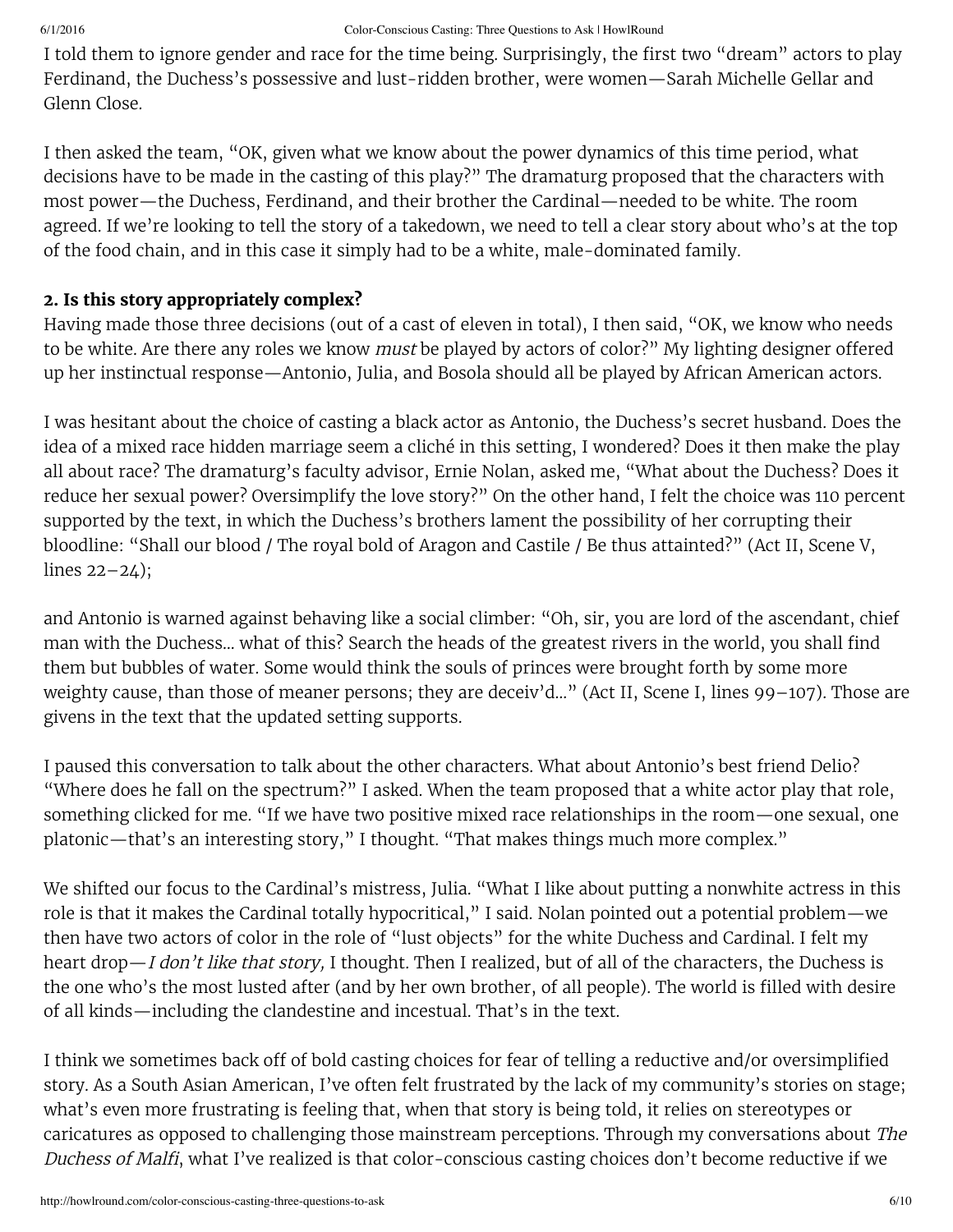use them to tell a story that includes multiple perspectives.

In this case, I realized that we're not telling a story about black people being exotified lust objects if almost everyone in the play—regardless of their race—is being lusted after. Nolan mentioned another concern, "Are we reducing Ferdinand and the Cardinal to white racists? How do you justify their hatred of the Duchess's marriage?" I offered up that with a black actor in the role of Bosola, who is also initially opposed to the marriage, I thought that would be less of an issue. I did have a problem though—I wasn't sure I'd be able to find that actor in DePaul's limited casting pool.

## **3. Do I have the right players?**

The casting pool at The Theatre School at DePaul University is known for being quite diverse, and seven of the thirty-one men in the acting company are African American. The challenge is that other productions have racially specific casting needs at the same time, including Nolan's production of The Day John Henry Came to School. This will limit my options. Moreover, auditions are almost six months out, and I haven't had the opportunity to gauge the language skills of half of the acting company, who have yet to start their classical acting training at DePaul.

"I think we have to walk through all possibilities with Bosola—black, white, or mixed—and see if we still like the story we're telling," I said. "It's the hardest role in the play to cast—full stop. I have to be able to consider as many actors as possible for the role."

Continuing to focus on the story, and not the specific implications of actor X as opposed to actor Y, we mapped out the play on the dry erase board. What began as a simple list started to resemble a football coach's game plan, with arrows drawn back and forth indicating the various relationships. Like one of those logic grid puzzles, we came up with a lot of cause-and-effect "if" statements, including:

- If we have an African American Bosola, our dual protagonists (Duchess and Bosola) are both minorities, which is a statement we like.
- On the other hand, if we have a white Bosola, his change of heart from disliking Antonio to defending him is stronger and serves as a meatier counterpoint to the Cardinal and Ferdinand's story.
- If we have a white Bosola, then at least one other actor other than Antonio must be nonwhite. That could be Julia, or someone else entirely, but we want to make sure the story we're telling with our casting is appropriately complex.
- If we have a black Bosola, there's language like "saucy slave!" in the text that becomes extra charged.

We left the room without locking in any decisions and yet confident that we could create a complex, rounded story given the resources we had.

Dick Block had another brainstorming activity he used at Carnegie Mellon. He told my class of sophomore design majors, "You have one million plastic yogurt container lids. What do you want to do with them?" We then spent an hour filling four large chalkboards with lists of all the things we could do. No judgments, all ideas were valid. Finally, Dick asked us what we actually *could* do with those lids. About one-third of the ideas, such as creating shower curtains out of them, were eliminated. Then he asked, "OK, what do you actually want to do with them?" We immediately crossed off "recycle them!" for its lack of ingenuity. Also